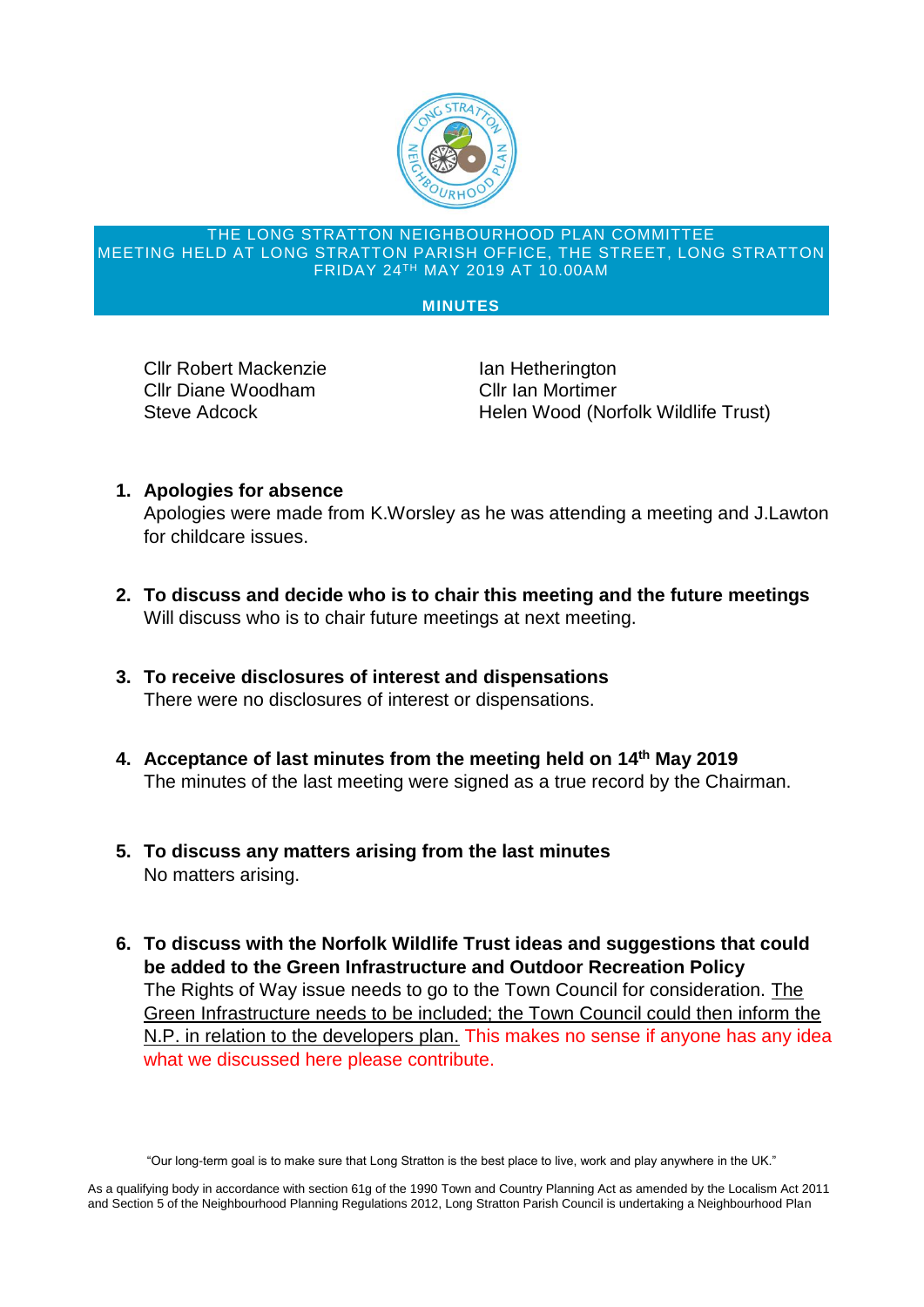These were the ideas and suggestions that were discussed that could be included in the Green Infrastructure and Outdoor Recreation Policy:

- There is a Government Biodiversity Policy that needs to be referenced in the N.P. This should include a specific Biodiversity Policy to include a net gain of biodiversity.
- Habitats in the new development need to be connected, hedges, gardens etc. eg: including hedgehog holes in the bottom of garden fences. The N.P. should include a principle of connectivity for wildlife at all levels.
- When connecting across the bypass "Green Bridges" should be used, these would have an area of rough grassland and hedge as well as a pedestrian path and cycle/ mobile scooter path, to allow movement of wildlife. There needs to be at least one of these.
- We also need to include tunnels under the road for wildlife such as newts. These were mentioned in the AAP.
- The principle of protecting areas of biodiversity within the development area is mentioned on the accompanying sheet, "Biodiversity and Neighbourhood Planning" from NWT. This is mentioned in the Natural Environment and Rural Communities Act.
- In order to protect the SSSIs and County Wildlife Sites surrounding Long Stratton other areas of wild public open space need to be created in the development, this will help to prevent overuse by the public.
- Any meadow and tree planting needs to be carried out using locally appropriate species.
- We need to protect those species of conservation concern that are present in our area. Eg: Hedgehogs, Great Crested Newts, Barn Owls, Bats, Swifts and Skylarks.
- The original developers plans included a green corridor along the inside of the bypass to interconnect habitats and provide green infrastructure. This is supported by NWT.
- Some of the evidence to be provided from NWT includes:
	- o Government biodiversity policy.
	- o National policy framework.
	- o Local consultation by NWT.
	- o A Long Stratton Green Infrastructure delivery plan which has been written through meetings with the Parish Council, Norfolk CC, SNDC and NWT.
- NWT is looking for the delivery of the green infrastructure mentioned in the AAP.
- Development of an area of new common as described in the Indicative Green Infrastructure Plan of the AAP is supported by NWT. It would then need to be given Commons status and be registered as common land. Also to place a covenant on it. It could be used for a community orchard or for Hazel coppicing.

<sup>&</sup>quot;Our long-term goal is to make sure that Long Stratton is the best place to live, work and play anywhere in the UK."